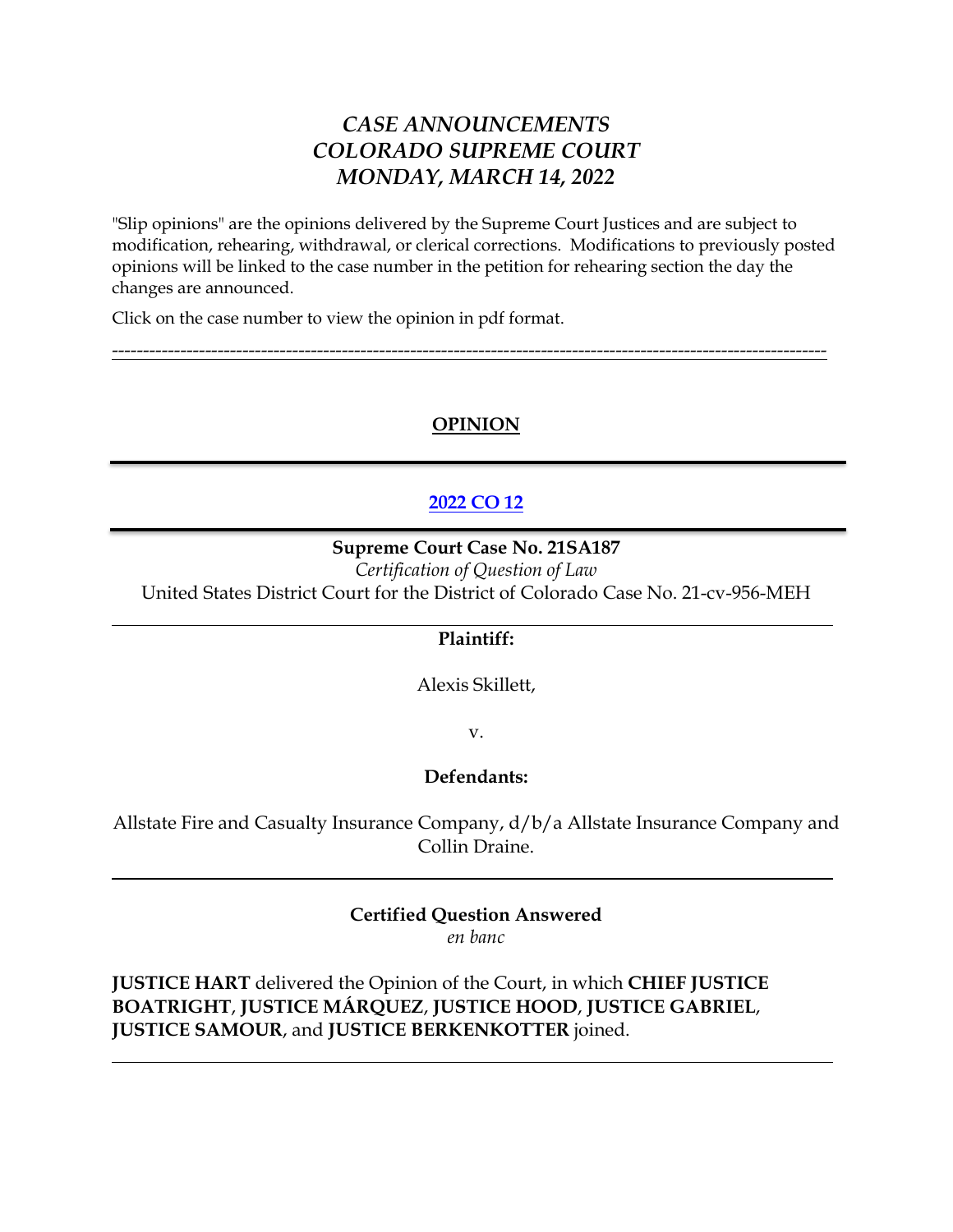## *COLORADO SUPREME COURT CASE ANNOUNCEMENTS* -------------------------------------------------------------------------------------------------------------------

### **PETITIONS FOR REHEARING**

### **2022 CO 9**

**Supreme Court Case No. 20SC852** *Certiorari to the Colorado Court of Appeals* Court of Appeals Case No. 19CA266

## **Petitioners:**

Lodge Properties, Inc. and Board of Assessment Appeals,

v.

## **Respondent:**

Eagle County Board of Equalization.

Petition for Rehearing DENIED. EN BANC.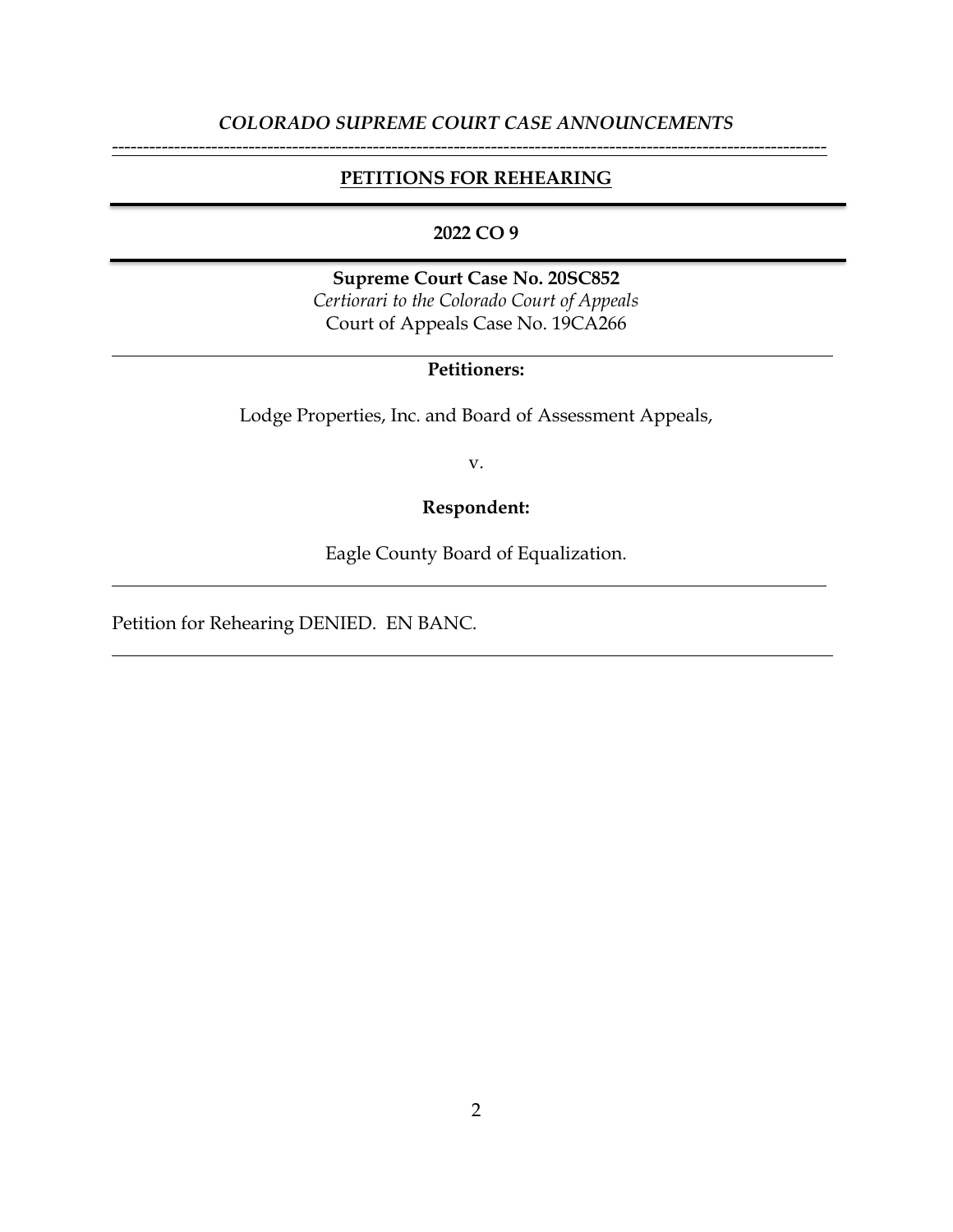## *COLORADO SUPREME COURT CASE ANNOUNCEMENTS*

## **GRANTED PETITION FOR WRIT OF CERTIORARI**

-------------------------------------------------------------------------------------------------------------------

## **No. 21SC506, Court of Appeals Case No. 19CA960 Petitioner:** The People of the State of Colorado, v. **Respondent:** Charles Joseph McLaughlin.

Petition for Writ of Certiorari GRANTED. EN BANC.

Whether the court of appeals erred by splitting from *People v. Davis*, 218 P.3d 718 (Colo. App. 2008) and *People v. Zubiate*, 2013 COA 69 in holding that self-serving hearsay is admissible under the rule of completeness.

Whether the court of appeals erred by holding that the impeachment rule regarding the admission of hearsay, C.R.E. 806, does not apply to self-serving hearsay that is admitted under the rule of completeness.

## **DENIED PETITIONS FOR WRIT OF CERTIORARI**

**No. 21SC516**, **Court of Appeals Case No. 16CA1828 Petitioner:** Kajuan A. Mitchum, v. **Respondent:** The People of the State of Colorado.

Petition for Writ of Certiorari DENIED. EN BANC.

--------------------------------------------------------------------------------------------------------------------- **No. 21SC581, Court of Appeals Case No. 18CA1608 Petitioner:** David Earl Russell, v. **Respondent:** The People of the State of Colorado.

Petition for Writ of Certiorari DENIED. EN BANC.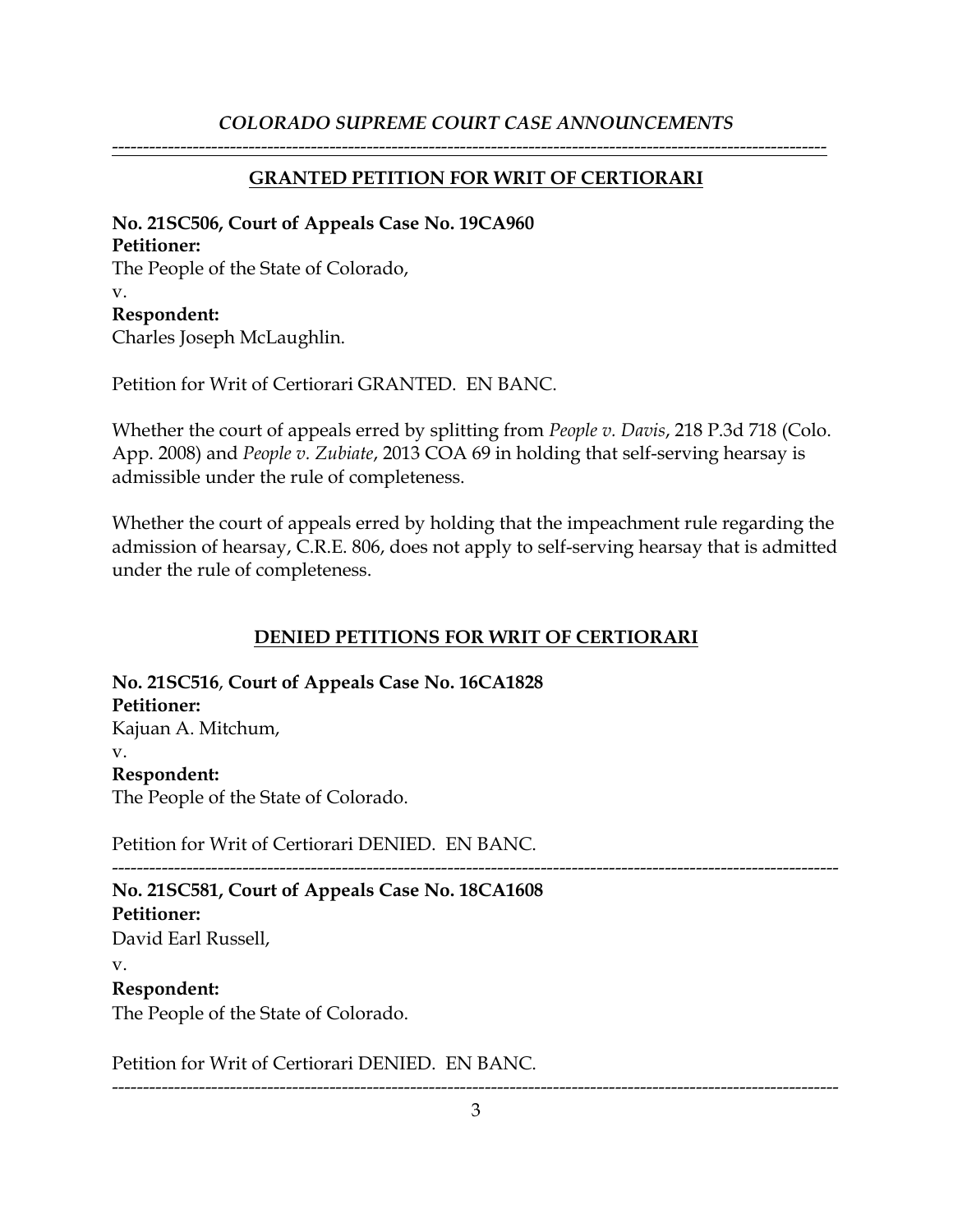### *COLORADO SUPREME COURT CASE ANNOUNCEMENTS*

-------------------------------------------------------------------------------------------------------------------

### **No. 21SC639, Court of Appeals Case No. 20CA68**

**Petitioner:**

Brian Field,

v.

#### **Respondents:**

Ivor Michel Walter and AMSA, Inc., d/b/a Versacart.

Petition for Writ of Certiorari DENIED. EN BANC.

---------------------------------------------------------------------------------------------------------------------

**No. 21SC651, Court of Appeals Case No. 18CA438 Petitioner/Cross-Respondent:** The People of the State of Colorado, v.

### **Respondent/Cross-Petitioner:**

Jesus Antonetty-Delvalle.

Petition and Cross-Petition for Writ of Certiorari DENIED. EN BANC.

---------------------------------------------------------------------------------------------------------------------

**No. 21SC657**, **Court of Appeals Case No. 18CA594 Petitioner:** Patrick Damon Cook, v. **Respondent:** The People of the State of Colorado.

Petition for Writ of Certiorari DENIED. EN BANC.

**No. 21SC660, Court of Appeals Case No. 19CA1312 Petitioner:** The People of the State of Colorado, v. **Respondent:** Thomas J. Hibdon.

Petition for Writ of Certiorari DENIED. EN BANC.

---------------------------------------------------------------------------------------------------------------------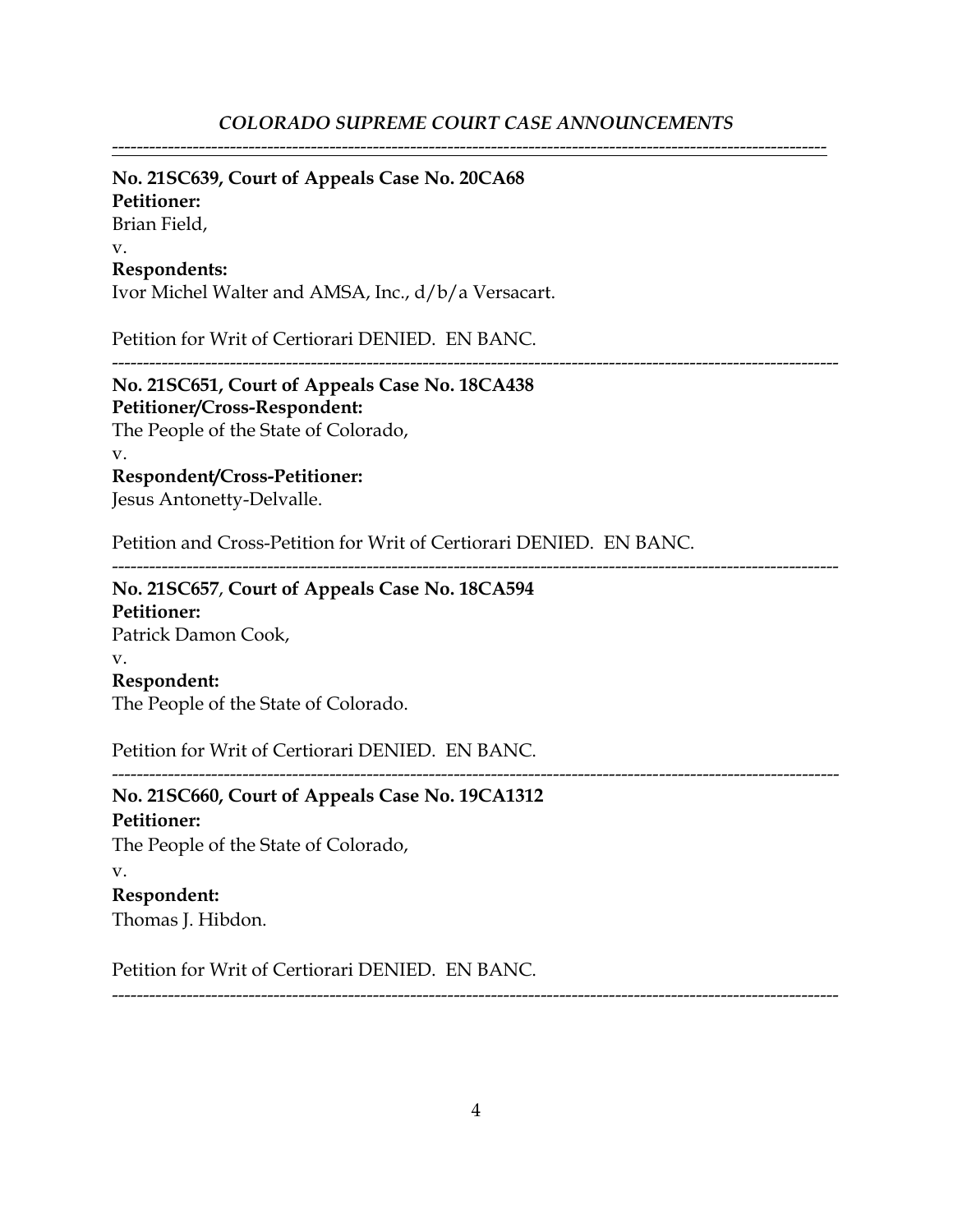-------------------------------------------------------------------------------------------------------------------

### **No. 21SC673, Court of Appeals Case No. 19CA1831**

**Petitioner:** Rebecca Parkes Page, v. **Respondent:**

The People of the State of Colorado.

Petition for Writ of Certiorari DENIED. EN BANC.

---------------------------------------------------------------------------------------------------------------------

### **No. 21SC682, Court of Appeals Case No. 19CA174 Petitioner:**

Michael Duane Weifenbach,

#### v.

### **Respondent:**

The People of the State of Colorado.

Petition for Writ of Certiorari DENIED. EN BANC.

---------------------------------------------------------------------------------------------------------------------

### **No. 21SC792, Court of Appeals Case No. 18CA2468**

**Petitioner:** James Parker, v. **Respondent:** The People of the State of Colorado.

Petition for Writ of Certiorari DENIED. EN BANC.

---------------------------------------------------------------------------------------------------------------------

**No. 21SC794, Court of Appeals Case No. 19CA551 Petitioner:** Michael Jones, v. **Respondent:** The People of the State of Colorado.

Petition for Writ of Certiorari DENIED. EN BANC.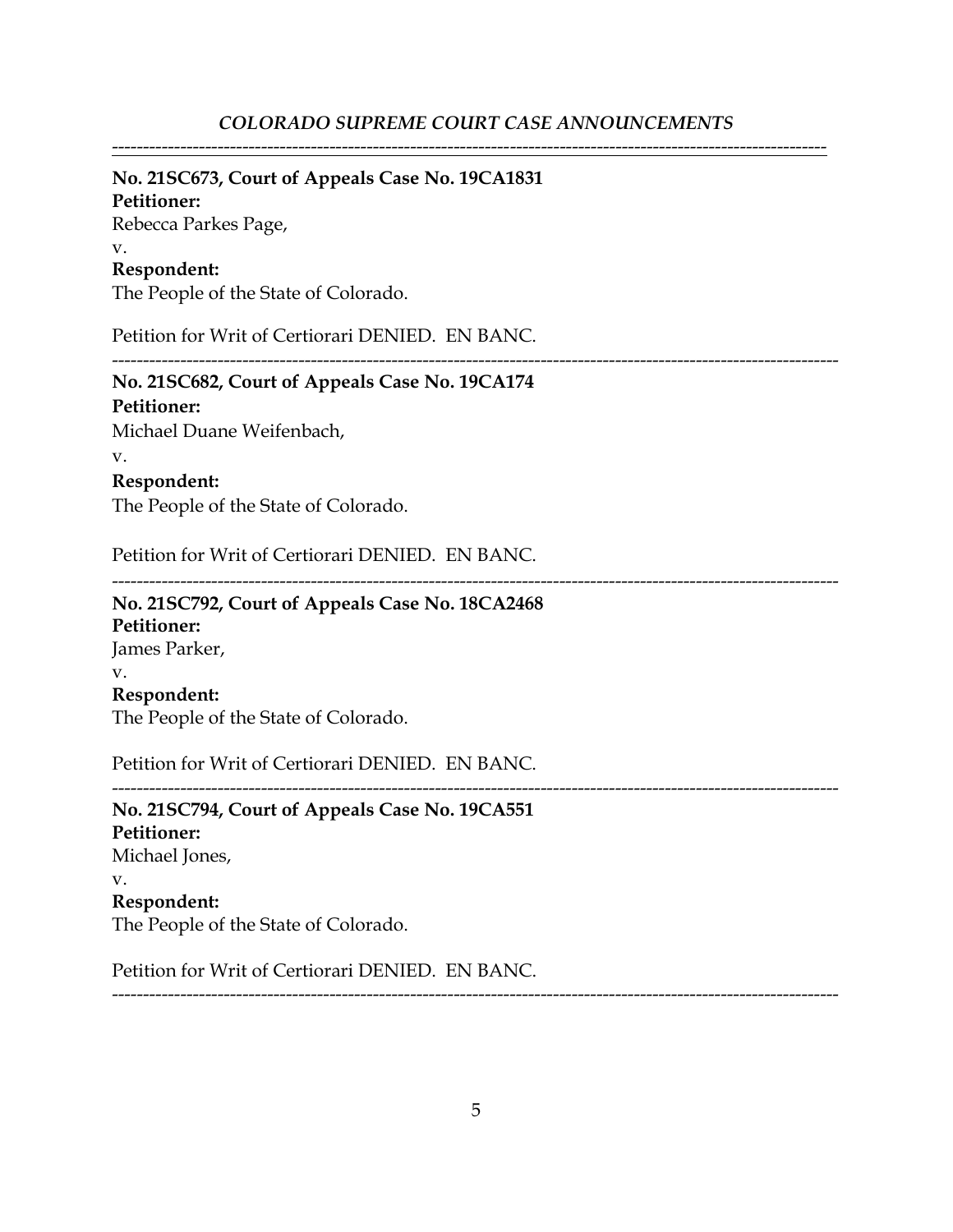-------------------------------------------------------------------------------------------------------------------

### **No. 21SC799, Court of Appeals Case No. 20CA73**

**Petitioner:** Matthew Scott Nagel, v. **Respondent:**

The People of the State of Colorado.

Petition for Writ of Certiorari DENIED. EN BANC.

---------------------------------------------------------------------------------------------------------------------

**No. 21SC804, Court of Appeals Case No. 19CA171 Petitioner:** Juan Naranjo, v. **Respondent:** The People of the State of Colorado.

Petition for Writ of Certiorari DENIED. EN BANC.

---------------------------------------------------------------------------------------------------------------------

**No. 21SC805, Court of Appeals Case No. 18CA978 Petitioner:** Johaane J. Martin, v. **Respondent:** The People of the State of Colorado.

Petition for Writ of Certiorari DENIED. EN BANC.

**No. 21SC810, Court of Appeals Case No. 19CA1827 Petitioner:** Keean Rachon Davis, v. **Respondent:** The People of the State of Colorado.

Petition for Writ of Certiorari DENIED. EN BANC.